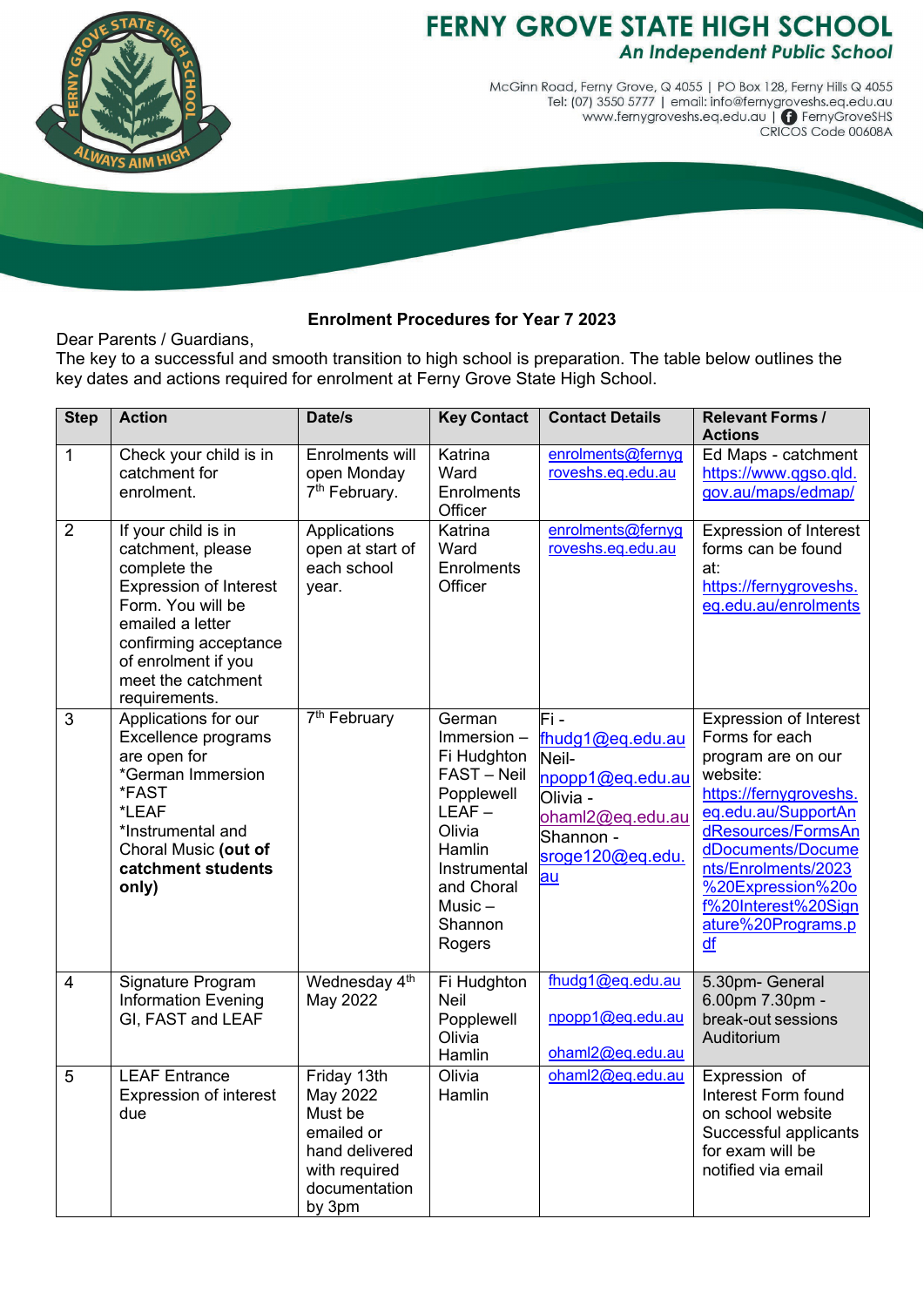| 6              | <b>Group Enrolment</b><br><b>Interviews</b><br>1 x 30 min time slot *<br>Location - Library                                        | $3.40 - 4.10$ pm<br>$4.20 - 4.50$ pm<br>$5.00 - 5.30$ pm<br>Tuesday 7 <sup>th</sup><br>June<br>Wednesday 8th<br>June<br>Thursday 9th<br>June<br>Tuesday 14th<br>June<br>Wednesday<br>15 <sup>th</sup> June<br>Thursday 16th<br>June<br>Tuesday 26th<br>July<br>Wednesday<br>27th July | Katrina Ward<br>Enrolments<br>Officer<br>Luke<br>Ferdinands<br>Deputy Jnr<br>Secondary | enrolments@fernyg<br>roveshs.eq.edu.au<br>lferd2@eq.edu.au | <b>Enrolment Pack</b><br>Forms<br>- Enrolment Form<br>- Enrolment<br><b>Agreement Form</b><br>- Student Resource<br>Scheme Form<br>- Subject Preference<br>Form<br>- Charter Agreement |
|----------------|------------------------------------------------------------------------------------------------------------------------------------|---------------------------------------------------------------------------------------------------------------------------------------------------------------------------------------------------------------------------------------------------------------------------------------|----------------------------------------------------------------------------------------|------------------------------------------------------------|----------------------------------------------------------------------------------------------------------------------------------------------------------------------------------------|
| $\overline{7}$ | <b>LEAF Entrance Exam</b>                                                                                                          | Wednesday<br>1st June                                                                                                                                                                                                                                                                 | Olivia                                                                                 | ohaml2@eq.edu.au                                           |                                                                                                                                                                                        |
| $\overline{8}$ | Location - Library<br><b>German Immersion</b><br><b>Application Closing</b><br>Date                                                | Friday 10th<br>June 3pm                                                                                                                                                                                                                                                               | Hamlin<br>Fi Hudghton                                                                  | fhudg1@eq.edu.au                                           | EOI Form found on<br>Website<br>Successful<br>applicants for testing<br>will be notified via<br>email                                                                                  |
| 9              | Instrumental and<br><b>Choral Music</b><br>Application for out of<br>catchment and in<br>catchment students<br><b>Closing Date</b> | Friday 10th<br>June 3pm                                                                                                                                                                                                                                                               | Shannon<br>Rogers                                                                      | sroge120@eq.edu.<br>au                                     | EOI Form found on<br>Website<br>Successful<br>applicants for testing<br>will be notified via<br>email                                                                                  |
| 10             | <b>FAST Application</b><br><b>Closing Date</b>                                                                                     | Friday 10th<br>June 3pm                                                                                                                                                                                                                                                               | <b>Neil</b><br>Popplewell                                                              | $npop1(\omega)$ eq.edu.au                                  | EOI Form found on<br>Website<br>Successful<br>applicants for testing<br>will be notified via<br>email                                                                                  |
| 11             | <b>FAST Trials</b>                                                                                                                 | Thursday 16th<br><b>June 2022</b><br>3.30pm-<br>5.30pm                                                                                                                                                                                                                                | <b>Neil</b><br>Popplewell                                                              | npopp1@eq.edu.au                                           | Parents must have<br>completed EOI form<br>for FAST in order for<br>students to trial                                                                                                  |
| 12             | Instrumental music<br>audition date for out<br>of catchment only<br>students - 10minute<br>audition only                           | Friday 15th<br>July 4.30pm -<br>5.30pm                                                                                                                                                                                                                                                | Shannon<br>Rogers                                                                      | sroge120@eq.edu.<br>au                                     | Students to have<br>two pieces to play<br>for audition                                                                                                                                 |
| 13             | Successful and Non<br>successful letters sent<br>for all Excellence<br>programs                                                    | Friday 22nd<br>July                                                                                                                                                                                                                                                                   | Katrina<br>Ward                                                                        | enrolments@fernyg<br>roveshs.eq.edu.au                     | Successful<br>applicants to be<br>notified by email                                                                                                                                    |
| 14             | Due date for parents<br>accepting or declining<br>offers                                                                           | Monday 1st<br>August 3pm                                                                                                                                                                                                                                                              | Katrina<br>Ward                                                                        | enrolments@fernyg<br>roveshs.eq.edu.au                     | Please email<br>acceptance or<br>decline of offer                                                                                                                                      |
| 15             | <b>Parent Information</b><br>Evening<br>Location - SPC                                                                             | Monday 24th<br>October<br>6pm                                                                                                                                                                                                                                                         | <b>HOD</b><br>Junior<br>Secondary                                                      | mbel0@eq.edu.au                                            | Evening aimed at<br>parents new to high<br>school or new to                                                                                                                            |